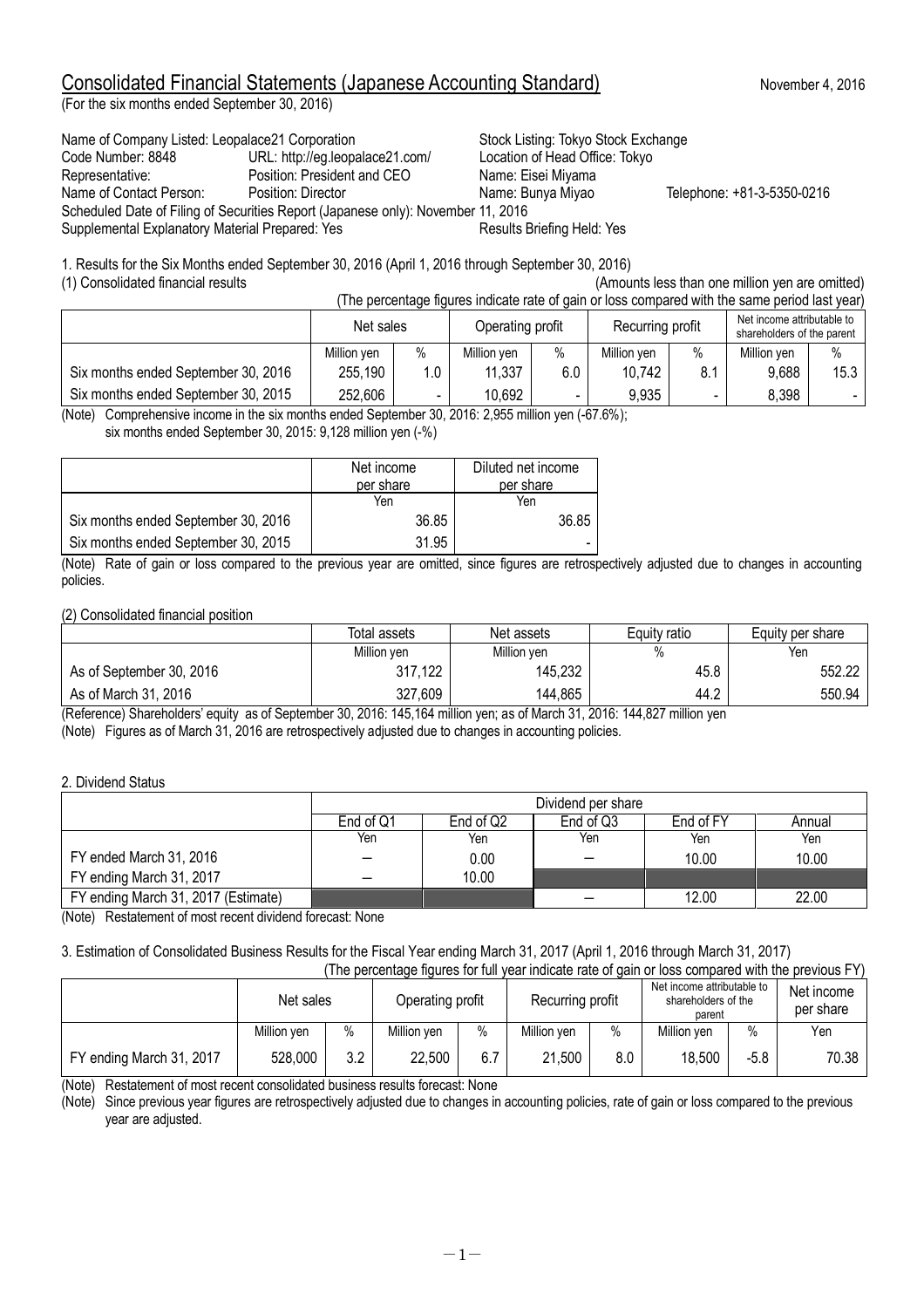#### 4. Other

- (1) Changes in major subsidiaries during the subject period (change in specific subsidiaries resulting in a change in the scope of consolidation): None
- (2) Use of accounting procedures specific to the preparation of quarterly financial statements: Yes (Note) Refer to P.6 "2. Matters Relating to Summary Information (Notes) (2) Application of Accounting Methods Specific to the Preparation of Quarterly Consolidated Financial Statements" for details.
- (3) Changes in accounting principles, procedures or reporting methods used in preparation of financial statements
	- (i) Changes in accounting policies accompanying revision of accounting standards, etc.: Yes
	- (ii) Changes in accounting policies other than (i) above: Yes
	- (iii) Changes in accounting estimates: None
	- (iv) Restatements: None

(Note) For details, please refer to P.6 "2. Matters Relating to Summary Information (Notes) (3) Changes in Accounting Policy, Changes in Accounting Estimates, and Restatements."

- (3) Total number of outstanding shares (common stock)
	- (i) Total number of outstanding shares at term end (including treasury stock)
	- As of September 30, 2016: 267,443,915 shares; as of March 31, 2016: 267,443,915 shares (ii) Total treasury stock at term end
	- As of September 30, 2016: 4,569,700 shares; as of March 31, 2016: 4,569,520 shares
	- (iii) Average number of outstanding shares during the period
		- As of September 30, 2016: 262,874,348 shares; as of September 30, 2015: 262,874,485 shares

#### \*Indication regarding the status of auditing:

These financial statements are not subject to auditing under the Financial Instruments and Exchange Act. The review of financial statements in accordance with the Financial Instruments and Exchange Act are completed at the time of disclosure.

\*Explanation on the proper use of the business forecasts, and other special notices:

(Note on the business forecasts and other forward-looking statements)

The business forecasts and other forward-looking statements contained in this report are based on information currently available to the Company and on certain assumptions that Leopalace21 has judged to be reasonable. Readers should be aware that a variety of factors might cause actual results to differ significantly from these forecasts.

For assumptions of business forecasts and notes on the proper use of these forecasts, please refer to P.6 "1. Business Results (3) Explanation Concerning Business Forecasts and Other Forward-looking Statements."

(Method for the acquisition of supplemental explanatory material)

Supplemental Explanatory Material on quarterly financial statements is scheduled to be posted on the Company's web site on November 4, 2016.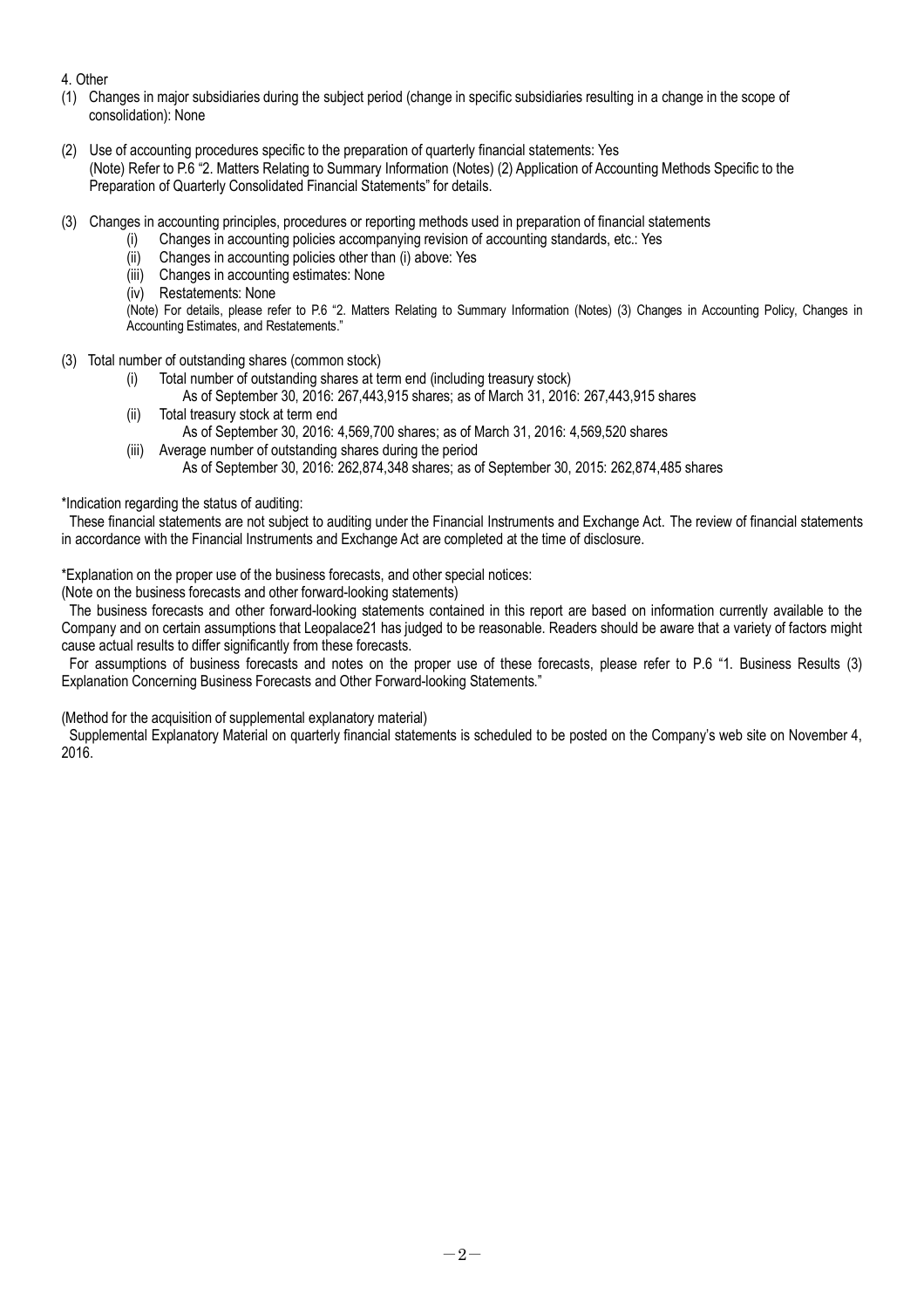# 【**Table of Contents**】

| (2) Application of Accounting Methods Specific to the Preparation of Quarterly Consolidated Financial Statements 6<br>(3) Changes in Accounting Policy, Changes in Accounting Estimates, and Restatements (Changes in accounting policies) 6 |  |
|----------------------------------------------------------------------------------------------------------------------------------------------------------------------------------------------------------------------------------------------|--|
|                                                                                                                                                                                                                                              |  |
|                                                                                                                                                                                                                                              |  |
|                                                                                                                                                                                                                                              |  |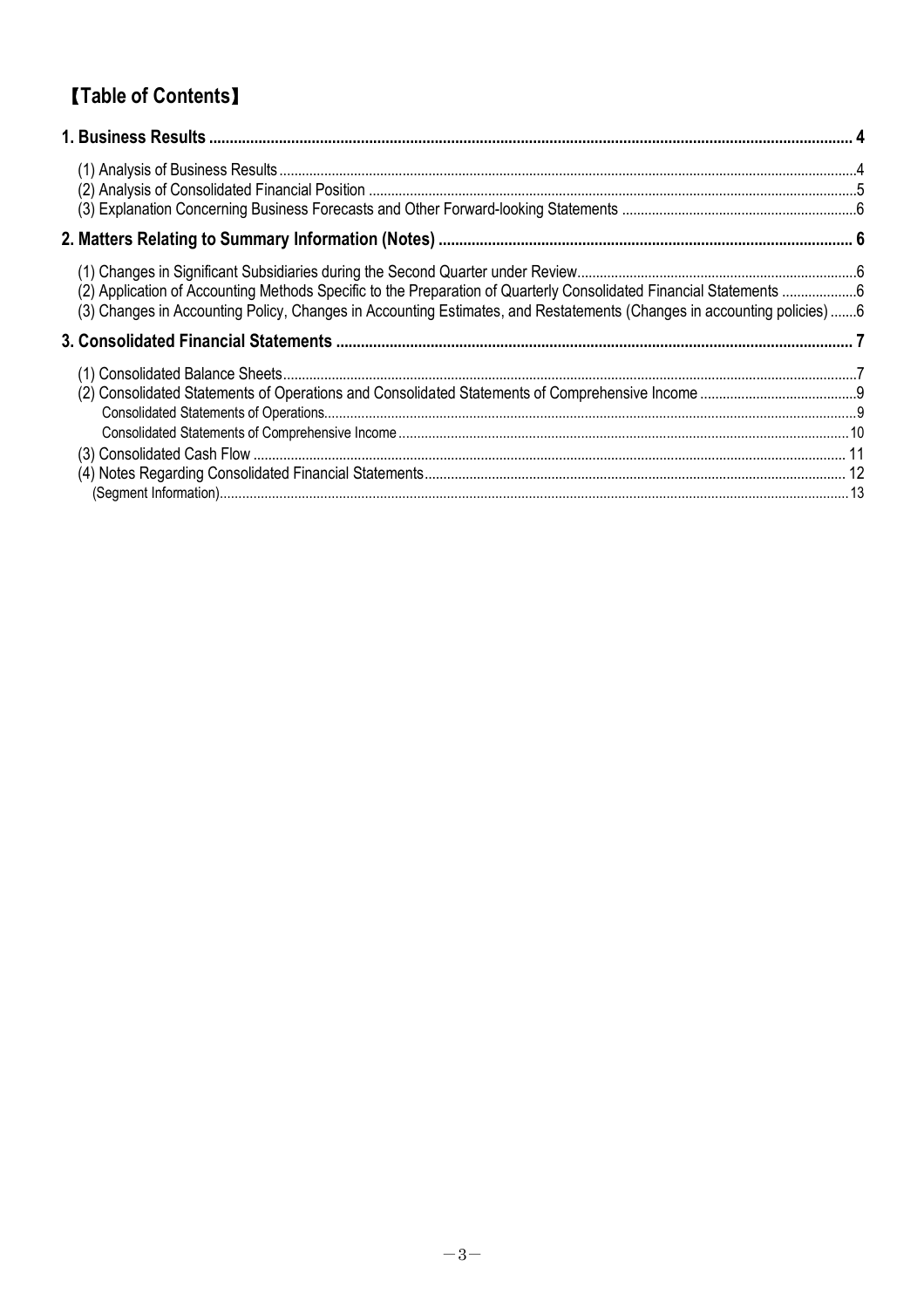#### **1.** Business Results

The accounting policy concerning revenue recognition has been changed from the previous quarter, and previous figures have been retrospectively adjusted. Please refer to P.6 "2. Matters Relating to Summary Information (Notes) (3) Changes in Accounting Policy, Changes in Accounting Estimates, and Restatements" for details.

## **(1) Analysis of Business Results**

|                                     |           |                  |                  | (Million yen)                                               |
|-------------------------------------|-----------|------------------|------------------|-------------------------------------------------------------|
|                                     | Net sales | Operating profit | Recurring profit | Net income attributable<br>to shareholders of the<br>parent |
| Six months ended September 30, 2016 | 255,190   | 11,337           | 10,742           | 9,688                                                       |
| Six months ended September 30, 2015 | 252,606   | 10,692           | 9,935            | 8,398                                                       |
| <b>Difference</b>                   | 2,584     | 645              | 806              | 1,289                                                       |

During the subject six months, the domestic economy showed gradual progression supported by improvements in employment and income, despite the standstill in corporate earnings and individual consumption.

Apartment construction remains a popular strategy to reduce inheritance tax, and new housing starts of leased units has trended strongly as recovery from the negative effects of the consumption tax increase has progressed. On the other hand, as the number of vacant houses continues to increase and recovery in nationwide demand becomes difficult, achieving stable occupancy rates requires constructing apartments in areas with high demand, in addition to providing high-quality products and services that meet tenants' needs.

Under these conditions, the Leopalace21 Group (the "Group") aims to achieve targets of the Medium-term Management Plan "EXPANDING VALUE," by building a solid management structure focusing on the core businesses, made up of Leasing and Construction. In addition, the Group aims to establish new businesses that will contribute to future growth.

As a result, consolidated net sales for the subject first half came to 255,190 million yen (up 1.0% year-on-year). Operating profit was 11,337 million yen (up 6.0% year-on-year), recurring profit was 10,742 million yen (up 8.1% year-on-year), and net income attributable to shareholders of the parent was 9,688 million yen (up 15.3% year-on-year).

| (Million yen)<br>(Actual figures by segment) |                                              |                                              |            |                                              |                                              |                   |  |
|----------------------------------------------|----------------------------------------------|----------------------------------------------|------------|----------------------------------------------|----------------------------------------------|-------------------|--|
|                                              |                                              | Net sales                                    |            | Operating profit                             |                                              |                   |  |
|                                              | Six months<br>ended<br>September<br>30, 2015 | Six months<br>ended<br>September<br>30, 2016 | Difference | Six months<br>ended<br>September<br>30, 2015 | Six months<br>ended<br>September<br>30, 2016 | <b>Difference</b> |  |
| <b>Leasing Business</b>                      | 203,887                                      | 207,416                                      | 3,528      | 12,499                                       | 11,750                                       | (748)             |  |
| <b>Construction Business</b>                 | 35,344                                       | 34,278                                       | (1,065)    | 395                                          | 1,513                                        | 1,118             |  |
| <b>Elderly Care Business</b>                 | 5,371                                        | 5,649                                        | 277        | (575)                                        | (843)                                        | (267)             |  |
| <b>Hotels &amp; Resort Business</b>          | 5,538                                        | 4,299                                        | (1, 239)   | (301)                                        | (116)                                        | 185               |  |
| Others                                       | 2,464                                        | 3,546                                        | 1,082      | 511                                          | 804                                          | 293               |  |
| Adjustments                                  |                                              |                                              |            | (1,835)                                      | (1,770)                                      | 65                |  |
| Total                                        | 252,606                                      | 255,190                                      | 2,584      | 10,692                                       | 11,337                                       | 645               |  |

(i) Leasing Business The occupancy rate at the end of the second quarter was 88.31% (up 0.61 points from the end of the same quarter last year) and the average occupancy rate for the period was 88.36% (up 0.80 points year-on-year).

In the Leasing Business, to establish stable profits led by occupancy improvement, the Group implemented measures to promote longer rent periods such as expanding tenant services including "my DIY" (formerly known as "Room Customize") and providing a website for tenants, as well as further strengthening sales for female and corporate customers by security system installations. In addition, the Group aims to increase foreign tenants by refining customer support.

The number of units under management at the end of the second quarter was 565 thousand (increasing 3 thousand from the end of the previous fiscal year), the number of direct offices was 189 (no change from the end of the previous fiscal year), and the number of franchise offices was 120 (decreasing 10 from the end of the previous fiscal year).

As a result, net sales amounted to 207,416 million yen (up 1.7% year-on-year), and operating profit was 11,750 million yen (down 6.0% year-on-year).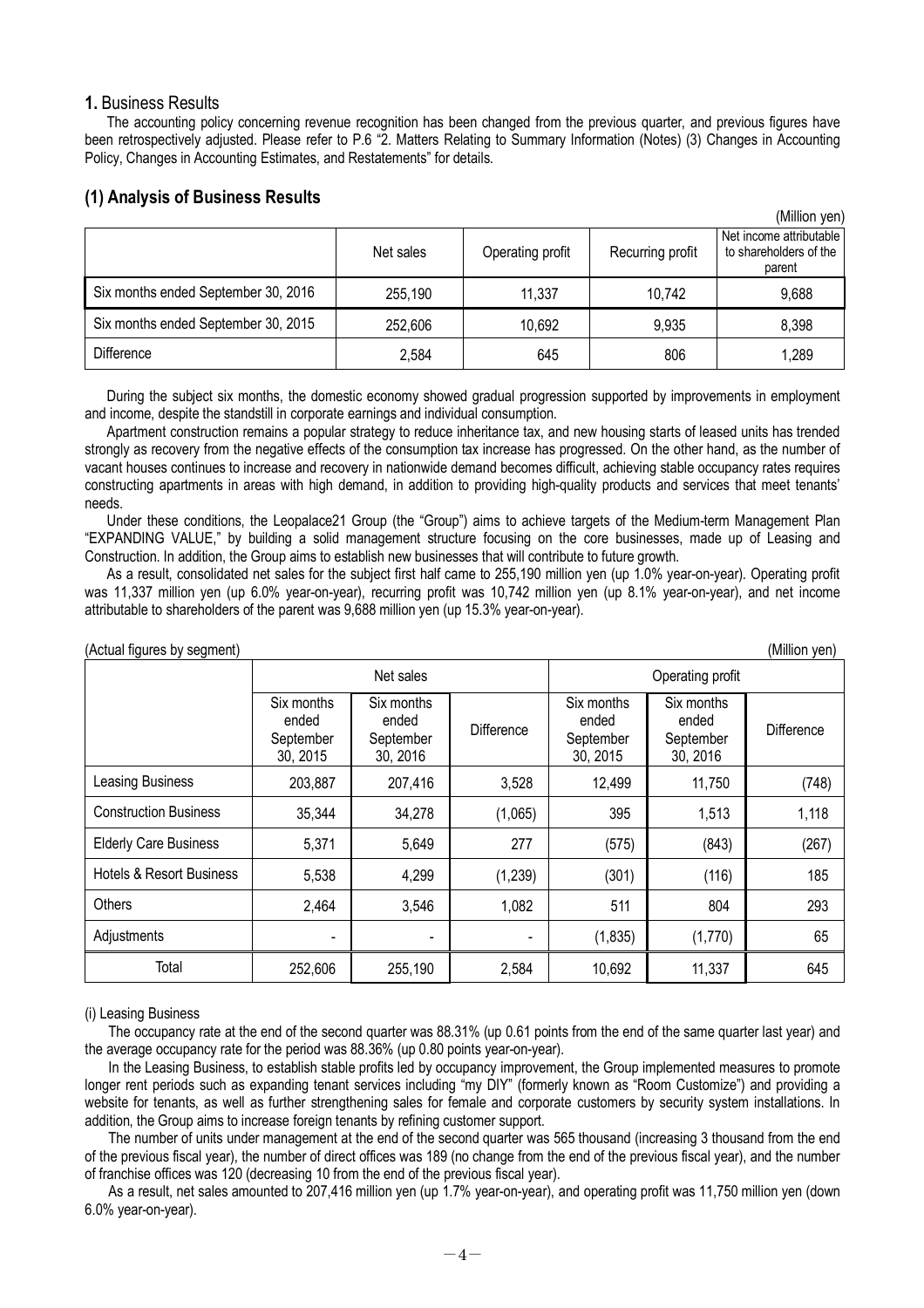#### (ii) Construction Business

Orders received during the subject six months amounted to 44,022 million yen (up 4.6% year-on-year) and the orders received outstanding stood at 71,996 million yen (up 10.4% from the end of the same quarter last year).

In the Construction Business, the Group focused on supplying apartments in metropolitan areas where solid leasing demand is anticipated, as well as providing high quality products with earthquake-resistance and better sound insulation. In addition, the Group implemented a new brand attempting to strengthen product competitiveness and refresh the image of tenants, expanded construction variations based on "ideal land use", and has begun reconsidering suppliers and its product prices to improve profitability.

Also, subsidiary Morizou Co., Ltd., provides luxury custom-built homes made with Kiso-hinoki.

As a result, net sales came to 34,278 million yen (down 3.0% year-on-year), and operating profit was 1,513 million yen (up 282.9% year-on-year).

#### (iii) Elderly Care Business

Net sales were 5,649 million yen (up 5.2% year-on-year) and operating loss was 843 million yen (increasing loss of 267 million yen year-on-year).

#### (iv) Hotels & Resort Business

Net sales of the resort facilities in Guam and hotels in Japan were 4,299 million yen (down 22.4% year-on-year) and operating loss was 116 million yen (improvement of 185 million yen year-on-year). Westin Resort Guam was sold in April 2016.

#### (v) Other Businesses

In Other Businesses such as the solar power generation business, the small-claims and short-term insurance business, and the finance business, net sales were 3,546 million yen (up 43.9% year-on-year) and operating profit was 804 million yen (up 57.3% year-on-year).

#### **(2) Analysis of Consolidated Financial Position**

(i) Position of Assets, Liabilities, and Net assets

|                          |           |             | (Million yen) |
|--------------------------|-----------|-------------|---------------|
|                          | Assets    | Liabilities | Net assets    |
| As of September 30, 2016 | 317,122   | 171,890     | 145,232       |
| As of March 31, 2016     | 327,609   | 182,743     | 144,865       |
| <b>Difference</b>        | (10, 486) | (10, 853)   | 366           |

Total assets at the end of the second quarter decreased 10,486 million yen from the end of the previous fiscal year to 317,122 million yen. This was mainly attributable to a decrease of 17,251 million yen in buildings and structures (net) and 3,686 million yen in land, despite an increase of 2,002 million yen in cash and cash equivalents, 2,453 million yen in leased assets (net), 2,148 million yen in real estate for sale in process, and 1,908 million yen in goodwill.

Total liabilities decreased 10,853 million yen from the end of the previous fiscal year to 171,890 million yen. This primarily reflected a decrease of 6,376 million yen in short and long-term advances received, 6,171 million yen in other accounts payable, and 3,041 million yen in borrowings and bonds, despite an increase of 1,315 million yen in customer advances for projects in progress and 2,708 million yen in lease obligations.

Net assets increased 366 million yen from the end of the previous fiscal year to 145,232 million yen, chiefly due to the payment of dividends of 2,628 million yen and a decrease in foreign currency translation adjustments of 6,802 million yen, despite a recording of 9,688 million yen in net income attributable to shareholders of the parent. The ratio of shareholders' equity to assets rose 1.6 points from the end of the previous fiscal year to 45.8%.

#### (ii) Cash flow position

Cash flow from operating activities was a net inflow of 4,164 million yen (an increase of 3,178 million yen in net inflow from the same period of the previous fiscal year). This was mainly due to 11,476 million yen of income before taxes and minority interests, 4,630 million yen of depreciation, and an increase in customer advances for projects in progress of 1,257 million yen, despite a decrease in accounts payable of 4,625 million yen and a decrease in advances received of 6,447 million yen.

Cash flow from investing activities was a net outflow of 3,397 million yen (a decrease of 339 million yen in net outflow from the same period of the previous fiscal year). This was primarily due to payments for purchase of time deposits of 10,053 million yen, payment for purchase of shares in subsidiaries of 5,360 million yen, payment for purchase of property, plant and equipment of 2,170 million yen, and payment for purchase of investment securities of 1,461 million yen, despite proceeds from sale of property, plant and equipment of 16,373 million yen.

Cash flow from financing activities was a net outflow of 7,101 million yen (compared to a net inflow of 5,086 million yen in the same period of the previous fiscal year). This was chiefly due to a debt repayment of 4,426 million yen (after deduction of proceeds from debt) and dividend payments of 2,674 million yen.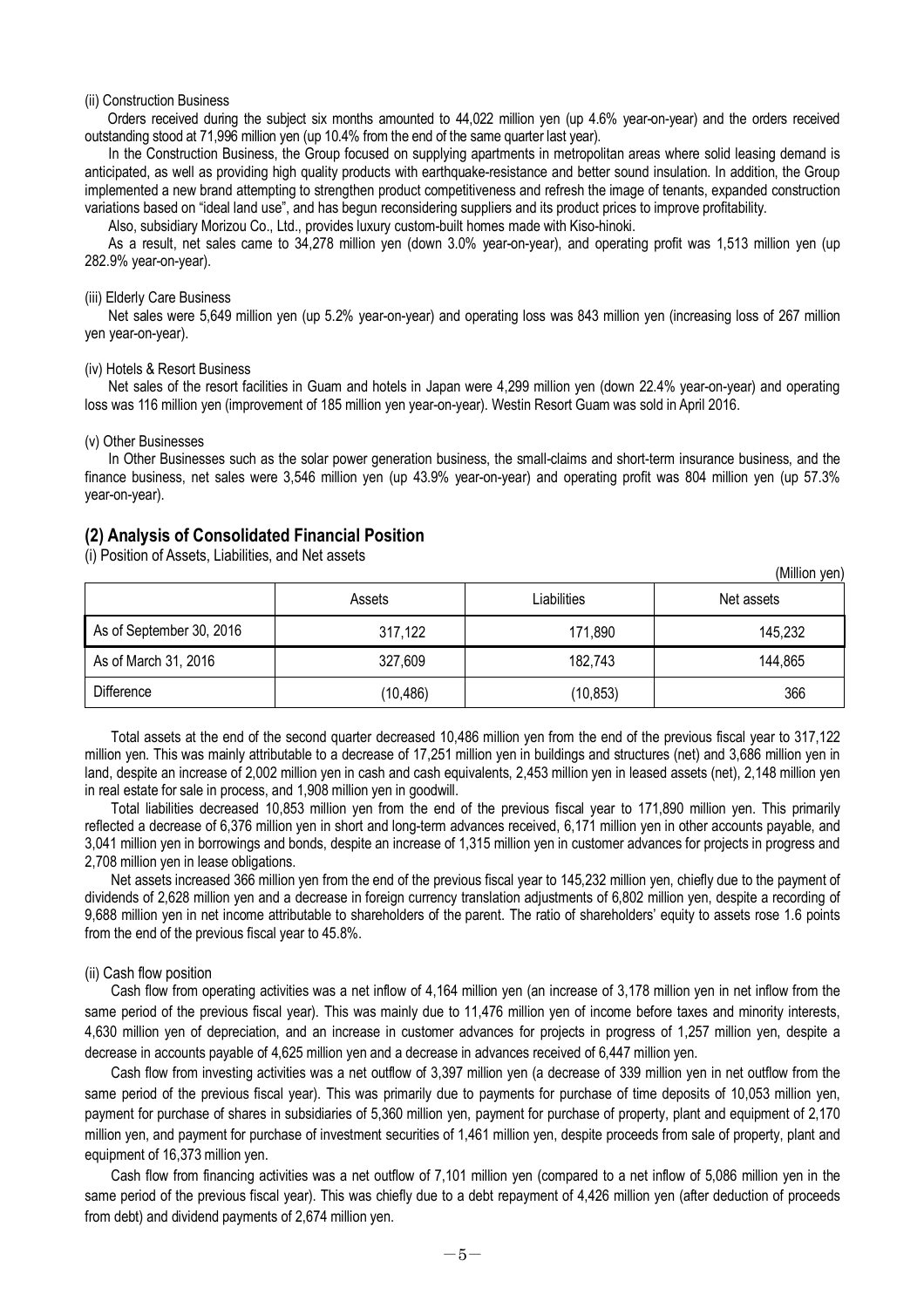As a result, cash and cash equivalents at the end of the subject period under review stood at 79,650 million yen, an increase of 2,840 million yen from the end of the same period of the previous fiscal year.

#### (3) Explanation Concerning Business Forecasts and Other Forward-looking Statements

Business forecasts announced in the consolidated financial statements published on May 13, 2016 remain unchanged. Please note that business forecasts and other forward-looking statements contained in this report are based on information currently available to the Group as of the publication of this statement, and actual results may differ due to a variety of factors.

## 2. Matters Relating to Summary Information (Notes)

## (1) Changes in Significant Subsidiaries during the Second Quarter under Review Not applicable

## (2) Application of Accounting Methods Specific to the Preparation of Quarterly Consolidated Financial **Statements**

Tax expenses are calculated by multiplying net income before income taxes by a reasonably estimated effective tax rate, after applying the tax effect accounting to net income before income taxes for the consolidated fiscal year that includes the second quarter.

## (3) Changes in Accounting Policy, Changes in Accounting Estimates, and Restatements

#### (Changes in accounting policies)

#### (Change in revenue recognition standard)

Plaza Guarantee Co., Ltd., a subsidiary of Leopalace21 Corporation, had formerly recognized revenue from guarantee fees as a bulk amount at the time of contract consummations. From this subject period, by referencing the Accounting Practice Committee Research Report No. 13 "Research Report on Revenue Recognition in Japan (interim report)" from the Japanese Institute of Certified Public Accountants, the Group has decided to recognize revenue over a reasonably determined period.

The Group has determined that this change is appropriate in reflecting the economic actualities of the business, and is possible since a certain period of time has passed from the start of the guarantee business, and the average guarantee period can been reasonably determined.

This change in accounting policy has been retrospectively applied to the consolidated financial statements for the previous first half and fiscal year. As a result, net sales, operating profit, recurring profit, and net income before income taxes and minority interests for the previous first half increased by 290 million yen, respectively, as compared with the figures prior to the retrospective application. Net assets at the beginning of the previous fiscal year have reflected the cumulative effects, which resulted in a decrease by 1,545 million yen in retained earnings.

(Application of the Practical Solution on Accounting on a Change in Depreciation Method Due to Tax Reform 2016)

Following the revision to the Corporation Tax Act, the "Practical Solution on a Change in Depreciation Method Due to Tax Reform 2016" (ASBJ PITF No. 32, June 17, 2016) was adopted effective from first quarter under review. The depreciation method for facilities attached to buildings and structures acquired on or after April 1, 2016 was also changed from the declining balance method to the straight line method.

As a result, operating profit, recurring profit, and net income before income taxes and minority interests during the subject first half increased by 3 million yen, respectively.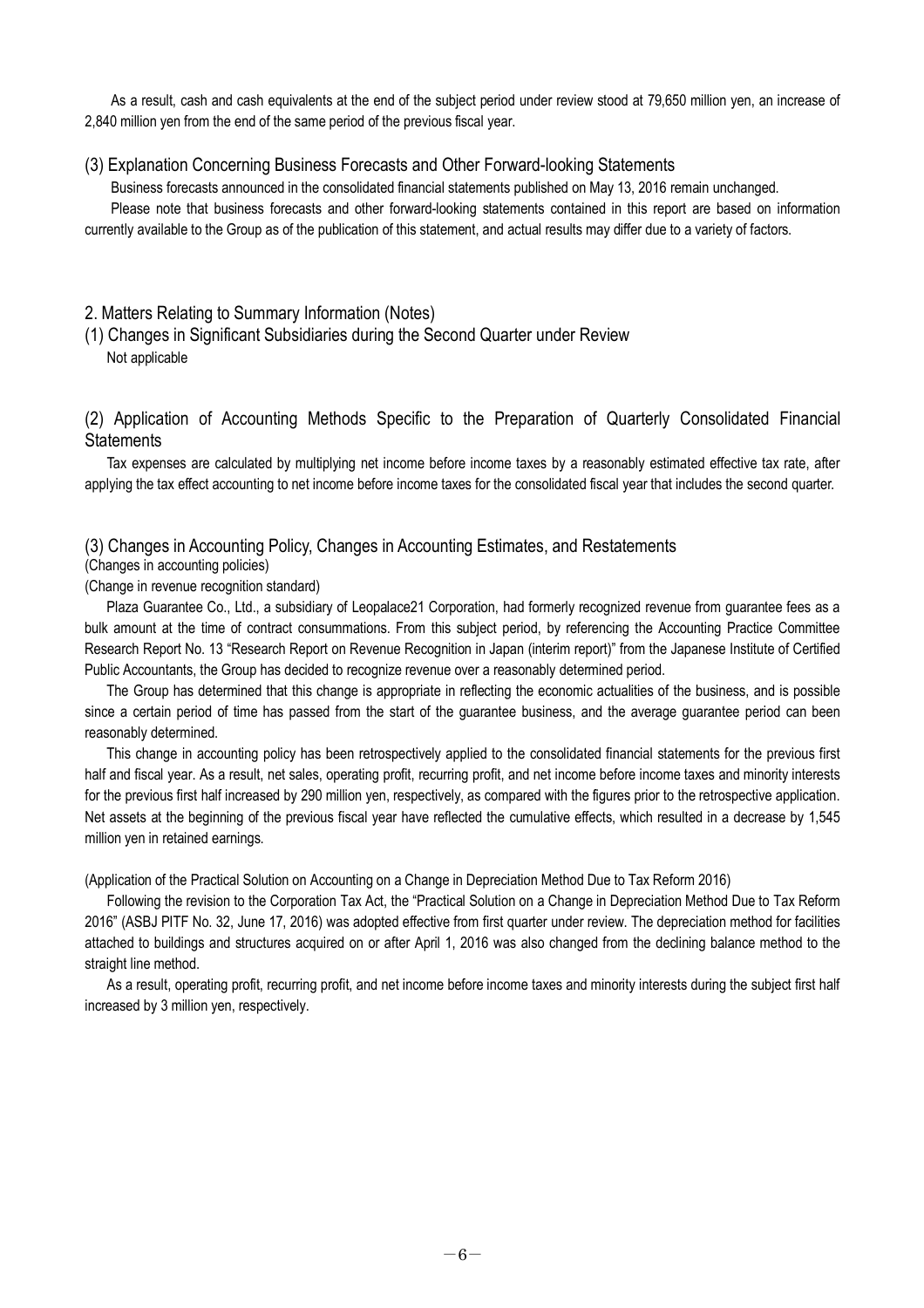# **3. Consolidated Financial Statements**

# **(1) Consolidated Balance Sheets**

| (Million yen)                              |  |                    |                |  |
|--------------------------------------------|--|--------------------|----------------|--|
|                                            |  | September 30, 2016 | March 31, 2016 |  |
| <assets></assets>                          |  |                    |                |  |
| <b>Current assets</b>                      |  |                    |                |  |
| Cash and cash equivalents                  |  | 90,045             | 88,043         |  |
| Trade receivables                          |  | 5,227              | 6,779          |  |
| Accounts receivable for completed projects |  | 2,565              | 1,992          |  |
| Operating loans                            |  | 771                | 885            |  |
| <b>Securities</b>                          |  | 278                | 880            |  |
| Real estate for sale                       |  | 260                | 21             |  |
| Real estate for sale in process            |  | 2,148              |                |  |
| Payment for construction in progress       |  | 998                | 785            |  |
| Raw materials and supplies                 |  | 556                | 588            |  |
| Prepaid expenses                           |  | 3,023              | 2,847          |  |
| Deferred tax assets                        |  | 6,414              | 6,377          |  |
| Other accounts receivable                  |  | 2,186              | 1,630          |  |
| <b>Others</b>                              |  | 3,524              | 4,283          |  |
| Allowance for doubtful accounts            |  | (198)              | (212)          |  |
| Total current assets                       |  | 117,801            | 114,904        |  |
| Non-current assets                         |  |                    |                |  |
| Property, plant, and equipment             |  |                    |                |  |
| Buildings and structures (net)             |  | 40,728             | 57,979         |  |
| Machinery, equipment, and vehicles (net)   |  | 15,099             | 16,105         |  |
| Land                                       |  | 80,555             | 84,241         |  |
| Leased assets (net)                        |  | 11,870             | 9,417          |  |
| Construction in progress                   |  | 3,614              | 2,444          |  |
| Others (net)                               |  | 1,434              | 1,848          |  |
| Total property, plant, and equipment       |  | 153,302            | 172,036        |  |
| Intangible fixed assets                    |  |                    |                |  |
| Goodwill                                   |  | 3,438              | 1,530          |  |
| Others                                     |  | 8,358              | 7,804          |  |
| Total intangible fixed assets              |  | 11,797             | 9,334          |  |
| Investments and other assets               |  |                    |                |  |
| Investment securities                      |  | 9,492              | 8,230          |  |
| Long-term loans                            |  | 524                | 544            |  |
| Bad debts                                  |  | 1,258              | 1,256          |  |
| Long-term prepaid expenses                 |  | 3,727              | 3,686          |  |
| Deferred tax assets                        |  | 17,822             | 16,734         |  |
| Others                                     |  | 2,892              | 2,232          |  |
| Allowance for doubtful accounts            |  | (2, 106)           | (2,023)        |  |
| Total investments and other assets         |  | 33,611             | 30,661         |  |
| Total non-current assets                   |  | 198,712            | 212,033        |  |
| Deferred assets                            |  | 608                | 671            |  |
| Total assets                               |  | 317,122            | 327,609        |  |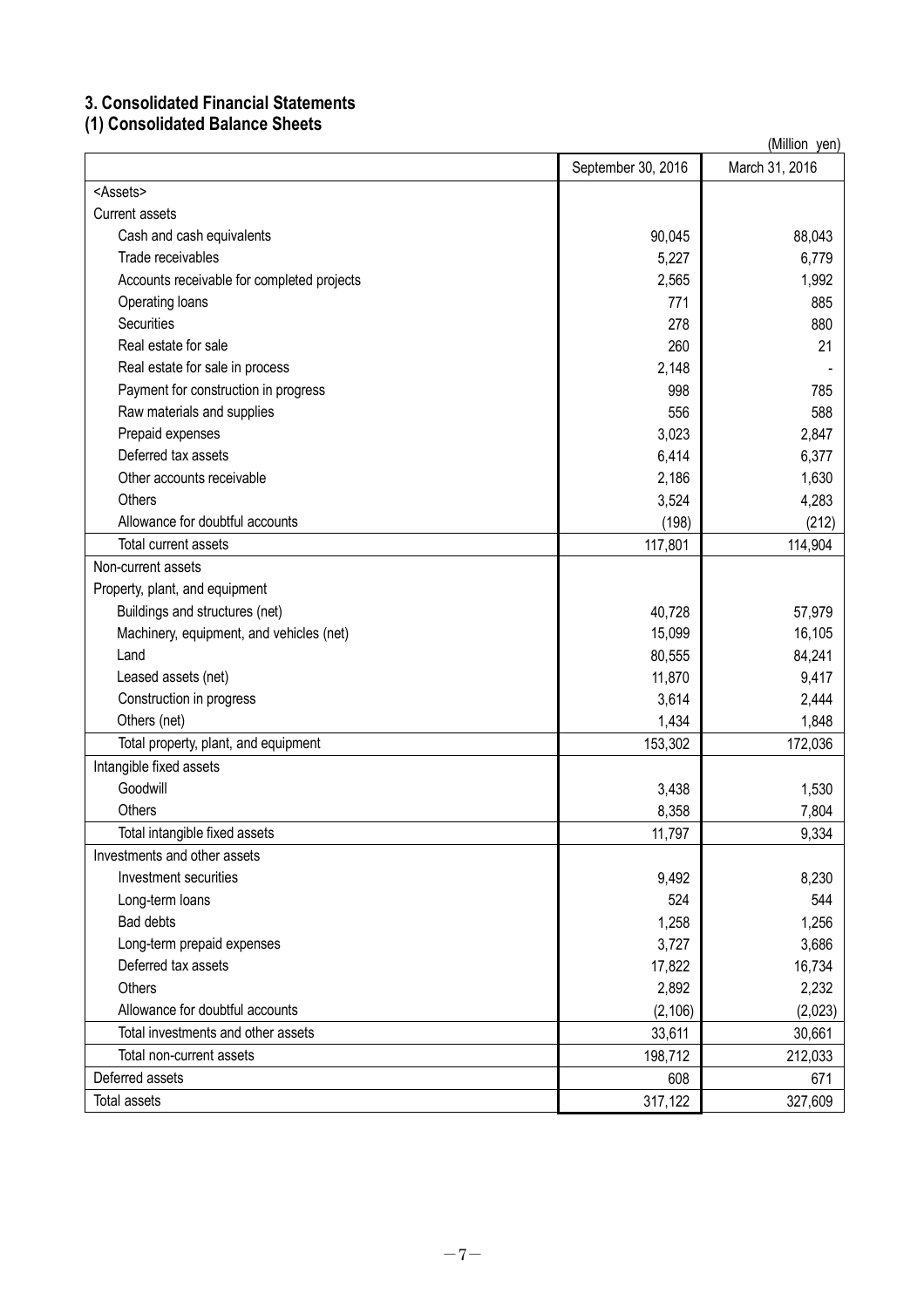| March 31, 2016<br>September 30, 2016<br><liabilities><br/><b>Current liabilities</b><br/>Accounts payable<br/>2,954<br/>2,606<br/>Accounts payable for completed projects<br/>11,164<br/>12,193<br/>Short-term borrowings<br/>1,286<br/>1,677<br/>Bonds due within one year<br/>3,966<br/>4,326<br/>Lease obligations<br/>3,837<br/>3,054<br/>19,229<br/>Accounts payable-other<br/>13,058<br/>Accrued expenses<br/>3<br/>5<br/>Accrued income taxes<br/>2,380<br/>2,919<br/>Advances received<br/>36,813<br/>40,766<br/>Customer advances for projects in progress<br/>6,341<br/>5,026<br/>Reserve of allowance for employees' bonuses<br/>2,890<br/>Reserve for warranty obligations on completed projects<br/>371<br/>447<br/>Reserve for fulfillment of guarantees<br/>840<br/>860<br/>Others<br/>3,936<br/>4,335<br/><b>Total current liabilities</b><br/>89,845<br/>97,449<br/>Non-current liabilities<br/>20,001<br/><b>Bonds</b><br/>18,018<br/>Long-term debt<br/>13,799<br/>14,106<br/>Lease obligations<br/>9,584<br/>7,659<br/>Long-term advances received<br/>18,950<br/>16,527<br/>Lease/guarantee deposits received<br/>7,293<br/>7,516<br/>Deferred tax liabilities<br/>208<br/>208<br/>Reserve for apartment vacancy loss<br/>3,802<br/>3,256<br/>Liability for retirement benefit<br/>10,224<br/>10,701<br/>Others<br/>2,655<br/>2,824<br/>Total non-current liabilities<br/>82,044<br/>85,294<br/><b>Total liabilities</b><br/>171,890<br/>182,743<br/><net assets=""><br/>Shareholders' equity</net></liabilities> |
|----------------------------------------------------------------------------------------------------------------------------------------------------------------------------------------------------------------------------------------------------------------------------------------------------------------------------------------------------------------------------------------------------------------------------------------------------------------------------------------------------------------------------------------------------------------------------------------------------------------------------------------------------------------------------------------------------------------------------------------------------------------------------------------------------------------------------------------------------------------------------------------------------------------------------------------------------------------------------------------------------------------------------------------------------------------------------------------------------------------------------------------------------------------------------------------------------------------------------------------------------------------------------------------------------------------------------------------------------------------------------------------------------------------------------------------------------------------------------------------------------------------------------------------|
|                                                                                                                                                                                                                                                                                                                                                                                                                                                                                                                                                                                                                                                                                                                                                                                                                                                                                                                                                                                                                                                                                                                                                                                                                                                                                                                                                                                                                                                                                                                                        |
|                                                                                                                                                                                                                                                                                                                                                                                                                                                                                                                                                                                                                                                                                                                                                                                                                                                                                                                                                                                                                                                                                                                                                                                                                                                                                                                                                                                                                                                                                                                                        |
|                                                                                                                                                                                                                                                                                                                                                                                                                                                                                                                                                                                                                                                                                                                                                                                                                                                                                                                                                                                                                                                                                                                                                                                                                                                                                                                                                                                                                                                                                                                                        |
|                                                                                                                                                                                                                                                                                                                                                                                                                                                                                                                                                                                                                                                                                                                                                                                                                                                                                                                                                                                                                                                                                                                                                                                                                                                                                                                                                                                                                                                                                                                                        |
|                                                                                                                                                                                                                                                                                                                                                                                                                                                                                                                                                                                                                                                                                                                                                                                                                                                                                                                                                                                                                                                                                                                                                                                                                                                                                                                                                                                                                                                                                                                                        |
|                                                                                                                                                                                                                                                                                                                                                                                                                                                                                                                                                                                                                                                                                                                                                                                                                                                                                                                                                                                                                                                                                                                                                                                                                                                                                                                                                                                                                                                                                                                                        |
|                                                                                                                                                                                                                                                                                                                                                                                                                                                                                                                                                                                                                                                                                                                                                                                                                                                                                                                                                                                                                                                                                                                                                                                                                                                                                                                                                                                                                                                                                                                                        |
|                                                                                                                                                                                                                                                                                                                                                                                                                                                                                                                                                                                                                                                                                                                                                                                                                                                                                                                                                                                                                                                                                                                                                                                                                                                                                                                                                                                                                                                                                                                                        |
|                                                                                                                                                                                                                                                                                                                                                                                                                                                                                                                                                                                                                                                                                                                                                                                                                                                                                                                                                                                                                                                                                                                                                                                                                                                                                                                                                                                                                                                                                                                                        |
|                                                                                                                                                                                                                                                                                                                                                                                                                                                                                                                                                                                                                                                                                                                                                                                                                                                                                                                                                                                                                                                                                                                                                                                                                                                                                                                                                                                                                                                                                                                                        |
|                                                                                                                                                                                                                                                                                                                                                                                                                                                                                                                                                                                                                                                                                                                                                                                                                                                                                                                                                                                                                                                                                                                                                                                                                                                                                                                                                                                                                                                                                                                                        |
|                                                                                                                                                                                                                                                                                                                                                                                                                                                                                                                                                                                                                                                                                                                                                                                                                                                                                                                                                                                                                                                                                                                                                                                                                                                                                                                                                                                                                                                                                                                                        |
|                                                                                                                                                                                                                                                                                                                                                                                                                                                                                                                                                                                                                                                                                                                                                                                                                                                                                                                                                                                                                                                                                                                                                                                                                                                                                                                                                                                                                                                                                                                                        |
|                                                                                                                                                                                                                                                                                                                                                                                                                                                                                                                                                                                                                                                                                                                                                                                                                                                                                                                                                                                                                                                                                                                                                                                                                                                                                                                                                                                                                                                                                                                                        |
|                                                                                                                                                                                                                                                                                                                                                                                                                                                                                                                                                                                                                                                                                                                                                                                                                                                                                                                                                                                                                                                                                                                                                                                                                                                                                                                                                                                                                                                                                                                                        |
|                                                                                                                                                                                                                                                                                                                                                                                                                                                                                                                                                                                                                                                                                                                                                                                                                                                                                                                                                                                                                                                                                                                                                                                                                                                                                                                                                                                                                                                                                                                                        |
|                                                                                                                                                                                                                                                                                                                                                                                                                                                                                                                                                                                                                                                                                                                                                                                                                                                                                                                                                                                                                                                                                                                                                                                                                                                                                                                                                                                                                                                                                                                                        |
|                                                                                                                                                                                                                                                                                                                                                                                                                                                                                                                                                                                                                                                                                                                                                                                                                                                                                                                                                                                                                                                                                                                                                                                                                                                                                                                                                                                                                                                                                                                                        |
|                                                                                                                                                                                                                                                                                                                                                                                                                                                                                                                                                                                                                                                                                                                                                                                                                                                                                                                                                                                                                                                                                                                                                                                                                                                                                                                                                                                                                                                                                                                                        |
|                                                                                                                                                                                                                                                                                                                                                                                                                                                                                                                                                                                                                                                                                                                                                                                                                                                                                                                                                                                                                                                                                                                                                                                                                                                                                                                                                                                                                                                                                                                                        |
|                                                                                                                                                                                                                                                                                                                                                                                                                                                                                                                                                                                                                                                                                                                                                                                                                                                                                                                                                                                                                                                                                                                                                                                                                                                                                                                                                                                                                                                                                                                                        |
|                                                                                                                                                                                                                                                                                                                                                                                                                                                                                                                                                                                                                                                                                                                                                                                                                                                                                                                                                                                                                                                                                                                                                                                                                                                                                                                                                                                                                                                                                                                                        |
|                                                                                                                                                                                                                                                                                                                                                                                                                                                                                                                                                                                                                                                                                                                                                                                                                                                                                                                                                                                                                                                                                                                                                                                                                                                                                                                                                                                                                                                                                                                                        |
|                                                                                                                                                                                                                                                                                                                                                                                                                                                                                                                                                                                                                                                                                                                                                                                                                                                                                                                                                                                                                                                                                                                                                                                                                                                                                                                                                                                                                                                                                                                                        |
|                                                                                                                                                                                                                                                                                                                                                                                                                                                                                                                                                                                                                                                                                                                                                                                                                                                                                                                                                                                                                                                                                                                                                                                                                                                                                                                                                                                                                                                                                                                                        |
|                                                                                                                                                                                                                                                                                                                                                                                                                                                                                                                                                                                                                                                                                                                                                                                                                                                                                                                                                                                                                                                                                                                                                                                                                                                                                                                                                                                                                                                                                                                                        |
|                                                                                                                                                                                                                                                                                                                                                                                                                                                                                                                                                                                                                                                                                                                                                                                                                                                                                                                                                                                                                                                                                                                                                                                                                                                                                                                                                                                                                                                                                                                                        |
|                                                                                                                                                                                                                                                                                                                                                                                                                                                                                                                                                                                                                                                                                                                                                                                                                                                                                                                                                                                                                                                                                                                                                                                                                                                                                                                                                                                                                                                                                                                                        |
|                                                                                                                                                                                                                                                                                                                                                                                                                                                                                                                                                                                                                                                                                                                                                                                                                                                                                                                                                                                                                                                                                                                                                                                                                                                                                                                                                                                                                                                                                                                                        |
|                                                                                                                                                                                                                                                                                                                                                                                                                                                                                                                                                                                                                                                                                                                                                                                                                                                                                                                                                                                                                                                                                                                                                                                                                                                                                                                                                                                                                                                                                                                                        |
|                                                                                                                                                                                                                                                                                                                                                                                                                                                                                                                                                                                                                                                                                                                                                                                                                                                                                                                                                                                                                                                                                                                                                                                                                                                                                                                                                                                                                                                                                                                                        |
|                                                                                                                                                                                                                                                                                                                                                                                                                                                                                                                                                                                                                                                                                                                                                                                                                                                                                                                                                                                                                                                                                                                                                                                                                                                                                                                                                                                                                                                                                                                                        |
| Common stock<br>75,282<br>75,282                                                                                                                                                                                                                                                                                                                                                                                                                                                                                                                                                                                                                                                                                                                                                                                                                                                                                                                                                                                                                                                                                                                                                                                                                                                                                                                                                                                                                                                                                                       |
| Capital surplus<br>45,235<br>45,235                                                                                                                                                                                                                                                                                                                                                                                                                                                                                                                                                                                                                                                                                                                                                                                                                                                                                                                                                                                                                                                                                                                                                                                                                                                                                                                                                                                                                                                                                                    |
| Retained earnings<br>31,838<br>24,779                                                                                                                                                                                                                                                                                                                                                                                                                                                                                                                                                                                                                                                                                                                                                                                                                                                                                                                                                                                                                                                                                                                                                                                                                                                                                                                                                                                                                                                                                                  |
| Treasury stock<br>(3,660)<br>(3,660)                                                                                                                                                                                                                                                                                                                                                                                                                                                                                                                                                                                                                                                                                                                                                                                                                                                                                                                                                                                                                                                                                                                                                                                                                                                                                                                                                                                                                                                                                                   |
| Total shareholders' equity<br>141,636<br>148,695                                                                                                                                                                                                                                                                                                                                                                                                                                                                                                                                                                                                                                                                                                                                                                                                                                                                                                                                                                                                                                                                                                                                                                                                                                                                                                                                                                                                                                                                                       |
| Accumulated other comprehensive income                                                                                                                                                                                                                                                                                                                                                                                                                                                                                                                                                                                                                                                                                                                                                                                                                                                                                                                                                                                                                                                                                                                                                                                                                                                                                                                                                                                                                                                                                                 |
| Net unrealized gains on "other securities"<br>333<br>435                                                                                                                                                                                                                                                                                                                                                                                                                                                                                                                                                                                                                                                                                                                                                                                                                                                                                                                                                                                                                                                                                                                                                                                                                                                                                                                                                                                                                                                                               |
| Foreign currency translation adjustments<br>(3, 150)<br>3,651                                                                                                                                                                                                                                                                                                                                                                                                                                                                                                                                                                                                                                                                                                                                                                                                                                                                                                                                                                                                                                                                                                                                                                                                                                                                                                                                                                                                                                                                          |
| Remeasurements of defined benefit plans<br>(895)<br>(714)                                                                                                                                                                                                                                                                                                                                                                                                                                                                                                                                                                                                                                                                                                                                                                                                                                                                                                                                                                                                                                                                                                                                                                                                                                                                                                                                                                                                                                                                              |
| Total accumulated other comprehensive income<br>(3, 531)<br>3,190                                                                                                                                                                                                                                                                                                                                                                                                                                                                                                                                                                                                                                                                                                                                                                                                                                                                                                                                                                                                                                                                                                                                                                                                                                                                                                                                                                                                                                                                      |
| Share subscription rights<br>67<br>18                                                                                                                                                                                                                                                                                                                                                                                                                                                                                                                                                                                                                                                                                                                                                                                                                                                                                                                                                                                                                                                                                                                                                                                                                                                                                                                                                                                                                                                                                                  |
| Non-controlling interests<br>20<br>0                                                                                                                                                                                                                                                                                                                                                                                                                                                                                                                                                                                                                                                                                                                                                                                                                                                                                                                                                                                                                                                                                                                                                                                                                                                                                                                                                                                                                                                                                                   |
| Total net assets<br>144,865<br>145,232                                                                                                                                                                                                                                                                                                                                                                                                                                                                                                                                                                                                                                                                                                                                                                                                                                                                                                                                                                                                                                                                                                                                                                                                                                                                                                                                                                                                                                                                                                 |
| Total liabilities and net assets<br>317,122<br>327,609                                                                                                                                                                                                                                                                                                                                                                                                                                                                                                                                                                                                                                                                                                                                                                                                                                                                                                                                                                                                                                                                                                                                                                                                                                                                                                                                                                                                                                                                                 |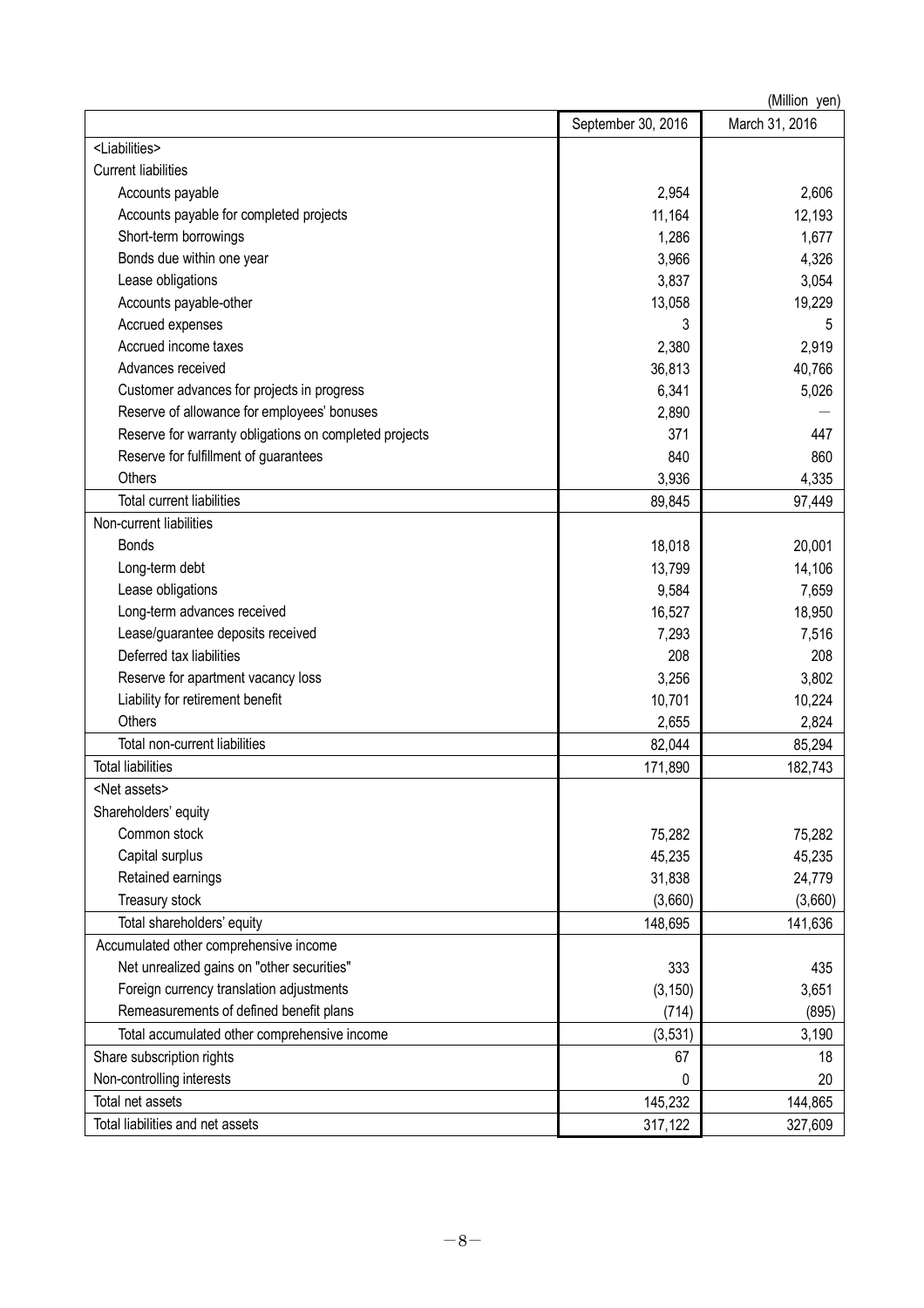# **(2) Consolidated Statements of Operations and Consolidated Statements of Comprehensive Income**

Consolidated Statements of Operations

|                                                             |                       | (Million yen)         |
|-------------------------------------------------------------|-----------------------|-----------------------|
|                                                             | Six months ended      | Six months ended      |
|                                                             | September 30, 2016    | September 30, 2015    |
|                                                             | (Apr. 2016-Sep. 2016) | (Apr. 2015-Sep. 2015) |
| Net sales                                                   | 255,190               | 252,606               |
| Cost of sales                                               | 209,567               | 209,213               |
| Gross profit                                                | 45,623                | 43,393                |
| Selling, general, and administrative expenses               | 34,285                | 32,701                |
| Operating profit                                            | 11,337                | 10,692                |
| Non-operating income                                        |                       |                       |
| Interest income                                             | 20                    | 21                    |
| Dividend income                                             | 49                    | 64                    |
| Valuation gains of investment securities                    | 132                   |                       |
| Other                                                       | 59                    | 86                    |
| Total non-operating income                                  | 261                   | 172                   |
| Non-operating expenses                                      |                       |                       |
| Interest expenses                                           | 361                   | 582                   |
| Commission fee                                              | 24                    | 151                   |
| Foreign exchange losses                                     | 271                   | 93                    |
| Other                                                       | 199                   | 101                   |
| Total non-operating expenses                                | 857                   | 928                   |
| Recurring profit                                            | 10,742                | 9,935                 |
| Extraordinary income                                        |                       |                       |
| Gain on sales of property, plant and equipment              | 828                   | 25                    |
| Total extraordinary income                                  | 828                   | 25                    |
| <b>Extraordinary losses</b>                                 |                       |                       |
| Loss on sale of property, plant and equipment               | 3                     | 0                     |
| Loss on retirement of property, plant and equipment         | 81                    | 29                    |
| Loss on evaluation of investment securities                 |                       | 19                    |
| Impairment loss                                             | 9                     | 109                   |
| Total extraordinary losses                                  | 94                    | 159                   |
| Income before taxes and other adjustments                   | 11,476                | 9,801                 |
| Income taxes                                                | 1,797                 | 1,397                 |
| Net income                                                  | 9,678                 | 8,403                 |
| Net income (loss) attributable to non-controlling interests | (9)                   | 4                     |
| Net income attributable to shareholders of the parent       | 9,688                 | 8,398                 |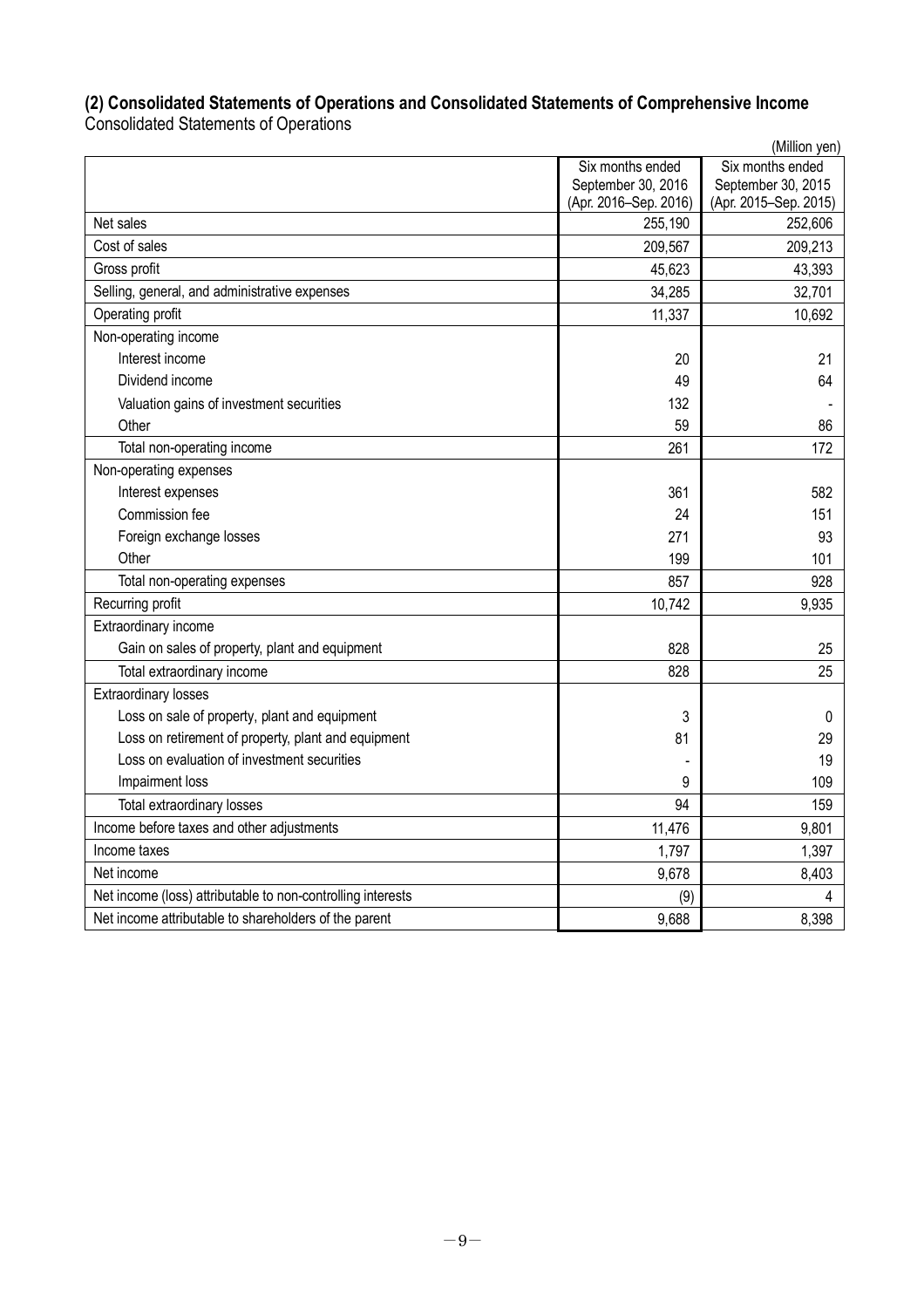# Consolidated Statements of Comprehensive Income

|                                                                 |                       | (Million yen)         |
|-----------------------------------------------------------------|-----------------------|-----------------------|
|                                                                 | Six months ended      | Six months ended      |
|                                                                 | September 30, 2016    | September 30, 2015    |
|                                                                 | (Apr. 2016–Sep. 2016) | (Apr. 2015-Sep. 2015) |
| Net income                                                      | 9,678                 | 8,403                 |
| Other comprehensive income                                      |                       |                       |
| Net unrealized gains on "other securities"                      | (101)                 | (112)                 |
| <b>Translation adjustments</b>                                  | (6, 799)              | 725                   |
| Remeasurements of defined benefit plans                         | 181                   | 110                   |
| Share of other comprehensive income of associates               | (2)                   | (0)                   |
| Total other comprehensive income                                | (6, 722)              | 724                   |
| Comprehensive income                                            | 2,955                 | 9,128                 |
| (Breakdown)                                                     |                       |                       |
| Comprehensive income attributable to shareholders of the parent | 2,965                 | 9,123                 |
| Comprehensive income attributable to non-controlling interests  | (9)                   |                       |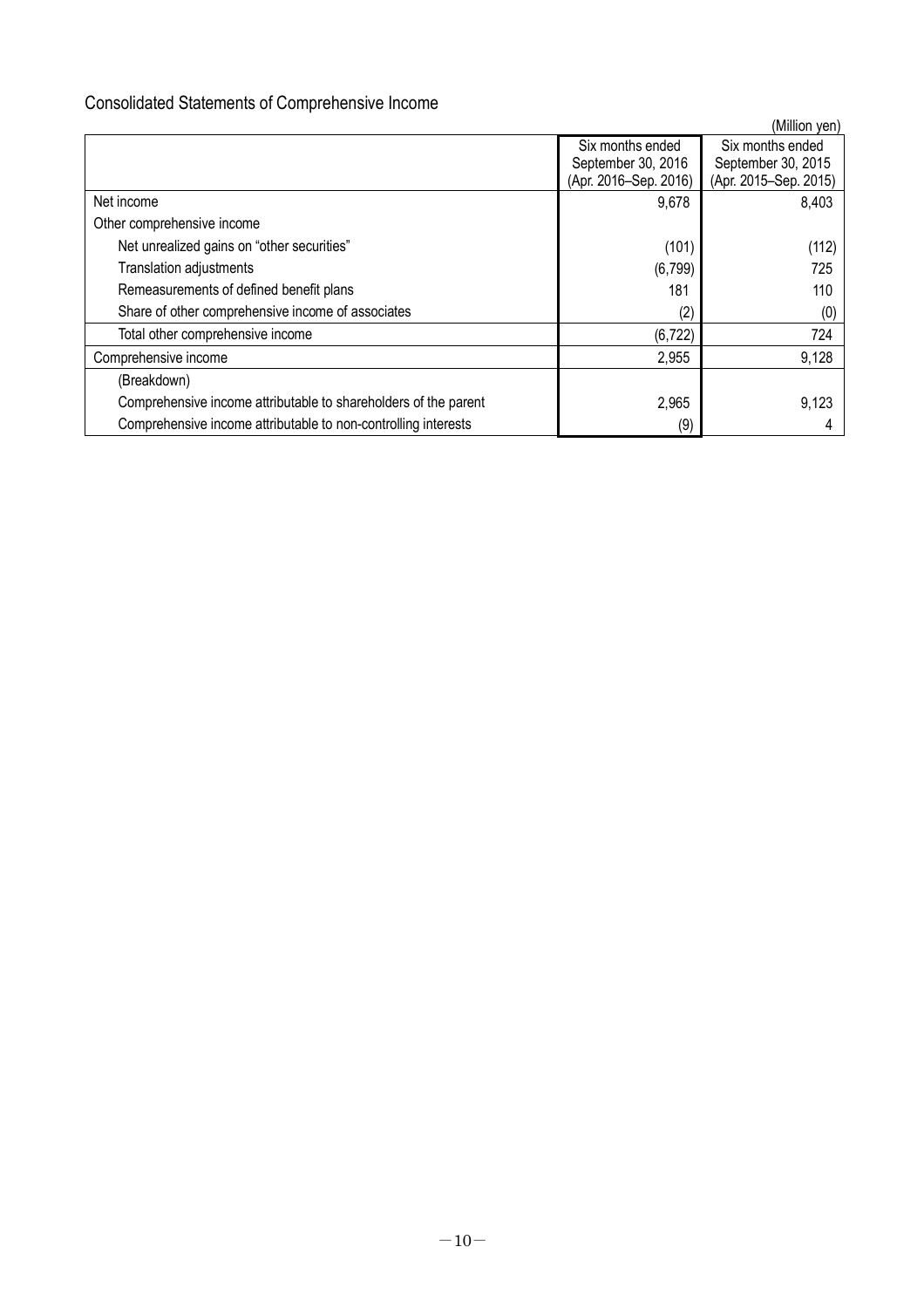# **(3) Consolidated Cash Flow**

| Six months ended<br>September 30, 2016<br>(Apr. 2016–Sep. 2016)<br>(Apr. 2015–Sep. 2015)<br>Cash flows from operating activities<br>11,476<br>9,801<br>Income before taxes and minority interests<br>4,630<br>4,701<br>Depreciation<br>Amortization of goodwill<br>170<br>Increase (decrease) in reserve for doubtful accounts<br>(15)<br>Increase (decrease) in reserve for apartment vacancy loss<br>(545)<br>361<br>Interest expense<br>271<br>Foreign exchange loss (gain)<br>3<br>Equity in losses (earnings) of affiliated companies<br>(825)<br>Loss (gain) on sale of property, plant and equipment<br>Loss (gain) on retirement of property, plant and equipment<br>81<br>Loss (gain) on evaluation of investment securities<br>(132)<br>Impairment loss<br>9<br>1,398<br>Decrease (increase) in accounts receivable<br>Decrease (increase) in real estate for sale<br>(277)<br>Decrease (increase) in payment for construction in progress<br>(207)<br>242<br>Decrease (increase) in long-term prepaid expenses<br>(4,625)<br>Increase (decrease) in accounts payable |                                                                   |       | (Million yen)      |
|---------------------------------------------------------------------------------------------------------------------------------------------------------------------------------------------------------------------------------------------------------------------------------------------------------------------------------------------------------------------------------------------------------------------------------------------------------------------------------------------------------------------------------------------------------------------------------------------------------------------------------------------------------------------------------------------------------------------------------------------------------------------------------------------------------------------------------------------------------------------------------------------------------------------------------------------------------------------------------------------------------------------------------------------------------------------------------|-------------------------------------------------------------------|-------|--------------------|
|                                                                                                                                                                                                                                                                                                                                                                                                                                                                                                                                                                                                                                                                                                                                                                                                                                                                                                                                                                                                                                                                                 |                                                                   |       | Six months ended   |
|                                                                                                                                                                                                                                                                                                                                                                                                                                                                                                                                                                                                                                                                                                                                                                                                                                                                                                                                                                                                                                                                                 |                                                                   |       | September 30, 2015 |
|                                                                                                                                                                                                                                                                                                                                                                                                                                                                                                                                                                                                                                                                                                                                                                                                                                                                                                                                                                                                                                                                                 |                                                                   |       |                    |
|                                                                                                                                                                                                                                                                                                                                                                                                                                                                                                                                                                                                                                                                                                                                                                                                                                                                                                                                                                                                                                                                                 |                                                                   |       |                    |
|                                                                                                                                                                                                                                                                                                                                                                                                                                                                                                                                                                                                                                                                                                                                                                                                                                                                                                                                                                                                                                                                                 |                                                                   |       |                    |
|                                                                                                                                                                                                                                                                                                                                                                                                                                                                                                                                                                                                                                                                                                                                                                                                                                                                                                                                                                                                                                                                                 |                                                                   |       |                    |
|                                                                                                                                                                                                                                                                                                                                                                                                                                                                                                                                                                                                                                                                                                                                                                                                                                                                                                                                                                                                                                                                                 |                                                                   |       | 70                 |
|                                                                                                                                                                                                                                                                                                                                                                                                                                                                                                                                                                                                                                                                                                                                                                                                                                                                                                                                                                                                                                                                                 |                                                                   |       | (15)               |
|                                                                                                                                                                                                                                                                                                                                                                                                                                                                                                                                                                                                                                                                                                                                                                                                                                                                                                                                                                                                                                                                                 |                                                                   |       | (737)              |
|                                                                                                                                                                                                                                                                                                                                                                                                                                                                                                                                                                                                                                                                                                                                                                                                                                                                                                                                                                                                                                                                                 |                                                                   |       | 582                |
|                                                                                                                                                                                                                                                                                                                                                                                                                                                                                                                                                                                                                                                                                                                                                                                                                                                                                                                                                                                                                                                                                 |                                                                   |       | 93                 |
|                                                                                                                                                                                                                                                                                                                                                                                                                                                                                                                                                                                                                                                                                                                                                                                                                                                                                                                                                                                                                                                                                 |                                                                   |       | 5                  |
|                                                                                                                                                                                                                                                                                                                                                                                                                                                                                                                                                                                                                                                                                                                                                                                                                                                                                                                                                                                                                                                                                 |                                                                   |       | (24)               |
|                                                                                                                                                                                                                                                                                                                                                                                                                                                                                                                                                                                                                                                                                                                                                                                                                                                                                                                                                                                                                                                                                 |                                                                   |       | 29                 |
|                                                                                                                                                                                                                                                                                                                                                                                                                                                                                                                                                                                                                                                                                                                                                                                                                                                                                                                                                                                                                                                                                 |                                                                   |       | 19                 |
|                                                                                                                                                                                                                                                                                                                                                                                                                                                                                                                                                                                                                                                                                                                                                                                                                                                                                                                                                                                                                                                                                 |                                                                   |       | 109                |
|                                                                                                                                                                                                                                                                                                                                                                                                                                                                                                                                                                                                                                                                                                                                                                                                                                                                                                                                                                                                                                                                                 |                                                                   |       | 1,173              |
|                                                                                                                                                                                                                                                                                                                                                                                                                                                                                                                                                                                                                                                                                                                                                                                                                                                                                                                                                                                                                                                                                 |                                                                   |       |                    |
|                                                                                                                                                                                                                                                                                                                                                                                                                                                                                                                                                                                                                                                                                                                                                                                                                                                                                                                                                                                                                                                                                 |                                                                   |       | 117                |
|                                                                                                                                                                                                                                                                                                                                                                                                                                                                                                                                                                                                                                                                                                                                                                                                                                                                                                                                                                                                                                                                                 |                                                                   |       | 631                |
|                                                                                                                                                                                                                                                                                                                                                                                                                                                                                                                                                                                                                                                                                                                                                                                                                                                                                                                                                                                                                                                                                 |                                                                   |       | (7, 487)           |
|                                                                                                                                                                                                                                                                                                                                                                                                                                                                                                                                                                                                                                                                                                                                                                                                                                                                                                                                                                                                                                                                                 | Increase (decrease) in customer advances for projects in progress | 1,257 | (1, 156)           |
| Increase (decrease) in advances received<br>(6, 447)                                                                                                                                                                                                                                                                                                                                                                                                                                                                                                                                                                                                                                                                                                                                                                                                                                                                                                                                                                                                                            |                                                                   |       | (7, 263)           |
| Increase (decrease) in guarantee deposits received<br>(218)                                                                                                                                                                                                                                                                                                                                                                                                                                                                                                                                                                                                                                                                                                                                                                                                                                                                                                                                                                                                                     |                                                                   |       | (242)              |
| (797)<br>Increase (decrease) in accrued consumption taxes                                                                                                                                                                                                                                                                                                                                                                                                                                                                                                                                                                                                                                                                                                                                                                                                                                                                                                                                                                                                                       |                                                                   |       | 128                |
| Other<br>694                                                                                                                                                                                                                                                                                                                                                                                                                                                                                                                                                                                                                                                                                                                                                                                                                                                                                                                                                                                                                                                                    |                                                                   |       | 1,648              |
| 6,506<br>Total                                                                                                                                                                                                                                                                                                                                                                                                                                                                                                                                                                                                                                                                                                                                                                                                                                                                                                                                                                                                                                                                  |                                                                   |       | 2,182              |
| 206<br>Interest and dividends received                                                                                                                                                                                                                                                                                                                                                                                                                                                                                                                                                                                                                                                                                                                                                                                                                                                                                                                                                                                                                                          |                                                                   |       | 66                 |
| Interest paid<br>(341)                                                                                                                                                                                                                                                                                                                                                                                                                                                                                                                                                                                                                                                                                                                                                                                                                                                                                                                                                                                                                                                          |                                                                   |       | (582)              |
| (2, 206)<br>Income taxes paid                                                                                                                                                                                                                                                                                                                                                                                                                                                                                                                                                                                                                                                                                                                                                                                                                                                                                                                                                                                                                                                   |                                                                   |       | (679)              |
| 4,164<br>Net cash provided by (used in) operating activities                                                                                                                                                                                                                                                                                                                                                                                                                                                                                                                                                                                                                                                                                                                                                                                                                                                                                                                                                                                                                    |                                                                   |       | 986                |
| Cash flows from investing activities                                                                                                                                                                                                                                                                                                                                                                                                                                                                                                                                                                                                                                                                                                                                                                                                                                                                                                                                                                                                                                            |                                                                   |       |                    |
| Payment for purchase of property, plant and equipment<br>(2, 170)                                                                                                                                                                                                                                                                                                                                                                                                                                                                                                                                                                                                                                                                                                                                                                                                                                                                                                                                                                                                               |                                                                   |       | (4,274)            |
| 16,373<br>Proceeds from sale of property, plant and equipment                                                                                                                                                                                                                                                                                                                                                                                                                                                                                                                                                                                                                                                                                                                                                                                                                                                                                                                                                                                                                   |                                                                   |       | 665                |
| Payment for purchase of intangible assets<br>(417)                                                                                                                                                                                                                                                                                                                                                                                                                                                                                                                                                                                                                                                                                                                                                                                                                                                                                                                                                                                                                              |                                                                   |       | (112)              |
| Payment for purchase of investment securities<br>(1,461)                                                                                                                                                                                                                                                                                                                                                                                                                                                                                                                                                                                                                                                                                                                                                                                                                                                                                                                                                                                                                        |                                                                   |       | (54)               |
| Proceeds from sale of investment securities<br>8                                                                                                                                                                                                                                                                                                                                                                                                                                                                                                                                                                                                                                                                                                                                                                                                                                                                                                                                                                                                                                |                                                                   |       | 90                 |
| (5,360)<br>Payment for purchase of shares in subsidiaries                                                                                                                                                                                                                                                                                                                                                                                                                                                                                                                                                                                                                                                                                                                                                                                                                                                                                                                                                                                                                       |                                                                   |       |                    |
| Payment for loans<br>(17)                                                                                                                                                                                                                                                                                                                                                                                                                                                                                                                                                                                                                                                                                                                                                                                                                                                                                                                                                                                                                                                       |                                                                   |       | (26)               |
| Proceeds from collection of loans<br>10                                                                                                                                                                                                                                                                                                                                                                                                                                                                                                                                                                                                                                                                                                                                                                                                                                                                                                                                                                                                                                         |                                                                   |       | 8                  |
| Payments for purchase of time deposits<br>(10, 053)                                                                                                                                                                                                                                                                                                                                                                                                                                                                                                                                                                                                                                                                                                                                                                                                                                                                                                                                                                                                                             |                                                                   |       |                    |
| Proceeds from withdrawal of time deposits<br>100                                                                                                                                                                                                                                                                                                                                                                                                                                                                                                                                                                                                                                                                                                                                                                                                                                                                                                                                                                                                                                |                                                                   |       |                    |
| Other<br>(411)                                                                                                                                                                                                                                                                                                                                                                                                                                                                                                                                                                                                                                                                                                                                                                                                                                                                                                                                                                                                                                                                  |                                                                   |       | (35)               |
| (3, 397)<br>Net cash provided by (used in) investing activities                                                                                                                                                                                                                                                                                                                                                                                                                                                                                                                                                                                                                                                                                                                                                                                                                                                                                                                                                                                                                 |                                                                   |       | (3,737)            |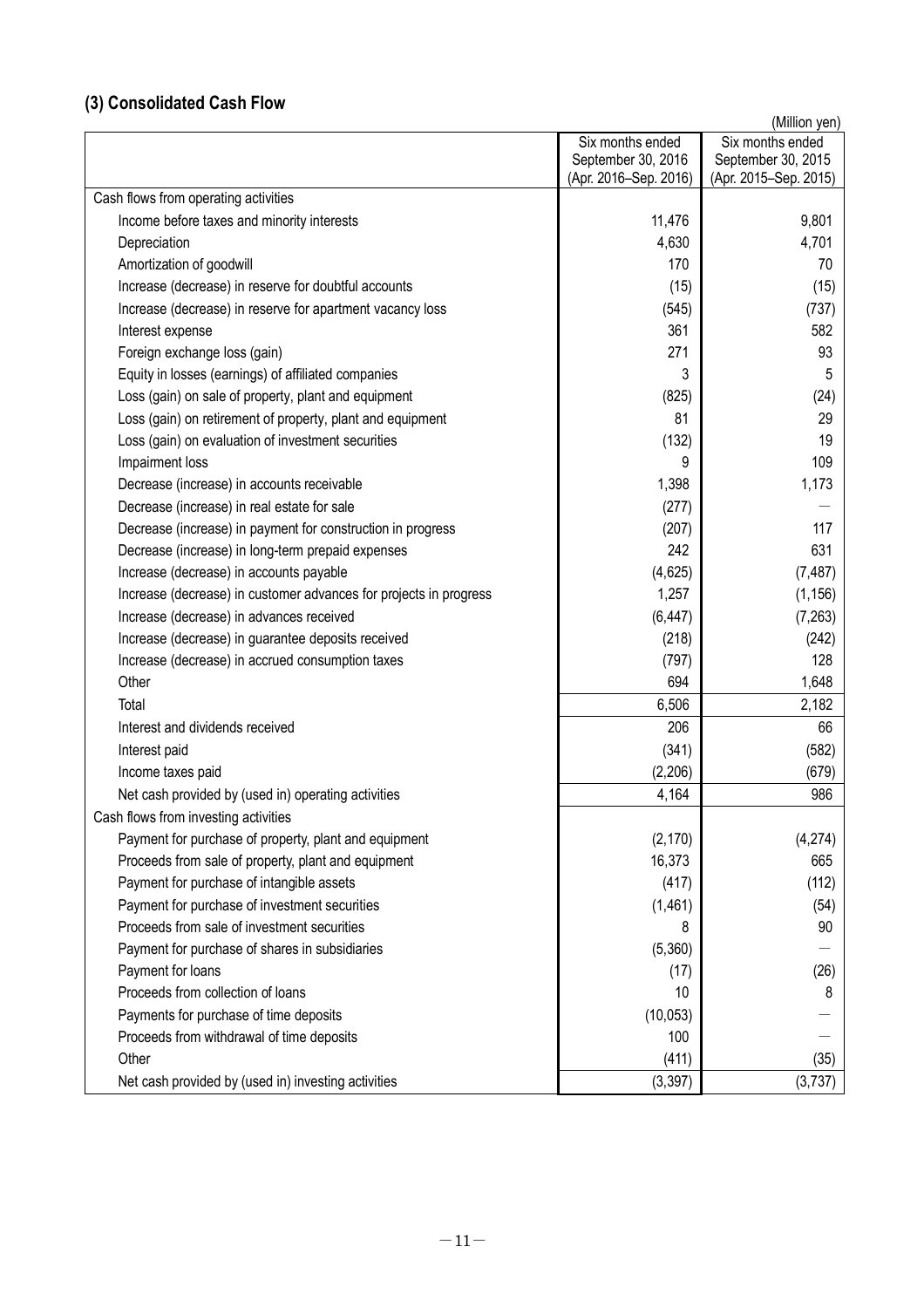|                                                              | Six months ended<br>September 30, 2016 | Six months ended<br>September 30, 2015 |
|--------------------------------------------------------------|----------------------------------------|----------------------------------------|
|                                                              | (Apr. 2016–Sep. 2016)                  | (Apr. 2015-Sep. 2015)                  |
| Cash flows from financing activities                         |                                        |                                        |
| Repayment of short-term borrowings                           | (265)                                  | (69)                                   |
| Proceeds from long-term debt                                 | 459                                    | 8,500                                  |
| Repayment of long-term debt                                  | (872)                                  | (22, 681)                              |
| Proceeds from issuance of bonds                              |                                        | 21,220                                 |
| Payment for redemption of bonds                              | (2, 343)                               | (730)                                  |
| Repayment of finance lease obligations                       | (1, 405)                               | (1, 152)                               |
| Payment for purchases of treasury stock                      | (0)                                    |                                        |
| Dividends paid to non-controlling interests                  | (2,674)                                |                                        |
| Net cash provided by (used in) investing activities          | (7, 101)                               | 5,086                                  |
| Effect of exchange rate changes on cash and cash equivalents | (841)                                  | (30)                                   |
| Net increase (decrease) in cash and cash equivalents         | (7, 175)                               | 2,305                                  |
| Cash and cash equivalents at beginning of period             | 86,826                                 | 74,504                                 |
| Cash and cash equivalents at end of period                   | 79,650                                 | 76,810                                 |

# **(4) Notes Regarding Consolidated Financial Statements**

# **(Notes Regarding the Premise of the Company as a Going Concern)**

There are no relevant items.

# **(Notes Regarding Significant Changes in Shareholders' Equity)**

There are no relevant items.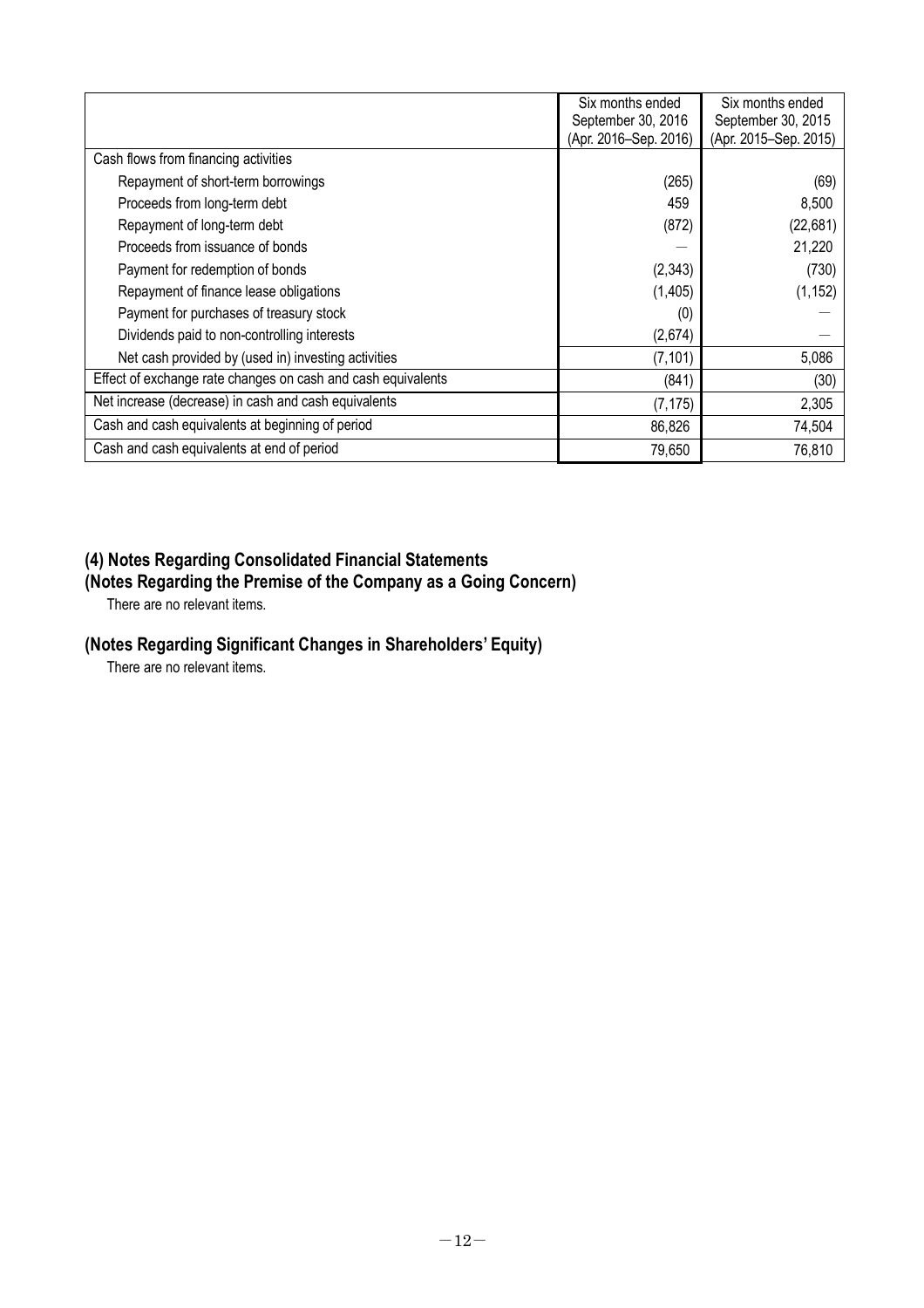## (Segment Information) I. Information Regarding Sales, Profits, and Losses by Reportable Segment

Six months ended September 30, 2015 (April 1, 2015 through September 30, 2015)

|                                             |                            |                 |                                                |                                       |                  |                    |         |                         | (Million yen)     |
|---------------------------------------------|----------------------------|-----------------|------------------------------------------------|---------------------------------------|------------------|--------------------|---------|-------------------------|-------------------|
|                                             |                            |                 | Reportable Segment                             |                                       |                  |                    |         |                         | Consolidated      |
|                                             | Leasing<br><b>Business</b> | <b>Business</b> | Construction   Elderly Care<br><b>Business</b> | Hotels &<br>Resort<br><b>Business</b> | Segment<br>Total | Others<br>(Note 1) | Total   | Adjustments<br>(Note 2) | Total<br>(Note 3) |
| Net sales                                   |                            |                 |                                                |                                       |                  |                    |         |                         |                   |
| (1) Sales to customers                      | 203,887                    | 35,344          | 5,371                                          | 5,538                                 | 250,142          | 2,464              | 252,606 | —                       | 252,606           |
| (2)<br>Inter-segment<br>sales and transfers | 392                        | 2,498           |                                                | 1.876                                 | 4.768            | 70                 | 4,839   | (4, 839)                |                   |
| Total                                       | 204,280                    | 37,843          | 5,371                                          | 7,415                                 | 254,910          | 2,535              | 257.446 | (4, 839)                | 252,606           |
| Segment earnings (or loss)                  | 12,499                     | 395             | (575)                                          | (301)                                 | 12,016           | 511                | 12,527  | (1, 835)                | 10,692            |

Six months ended September 30, 2016 (April 1, 2016 through September 30, 2016)

|                                             |                            |                 |                                                |                                       |                  |                    |         |                         | (Million yen)     |
|---------------------------------------------|----------------------------|-----------------|------------------------------------------------|---------------------------------------|------------------|--------------------|---------|-------------------------|-------------------|
|                                             |                            |                 | Reportable Segment                             |                                       |                  |                    |         |                         | Consolidated      |
|                                             | Leasing<br><b>Business</b> | <b>Business</b> | Construction   Elderly Care<br><b>Business</b> | Hotels &<br>Resort<br><b>Business</b> | Segment<br>Total | Others<br>(Note 1) | Total   | Adjustments<br>(Note 2) | Total<br>(Note 3) |
| Net sales                                   |                            |                 |                                                |                                       |                  |                    |         |                         |                   |
| (1) Sales to customers                      | 207,416                    | 34,278          | 5.649                                          | 4.299                                 | 251,644          | 3,546              | 255,190 | —                       | 255,190           |
| (2)<br>Inter-segment<br>sales and transfers | 391                        | 259             |                                                | 1,653                                 | 2,305            | 80                 | 2,385   | (2, 385)                |                   |
| Total                                       | 207,808                    | 34,538          | 5,649                                          | 5,953                                 | 253,949          | 3,627              | 257,576 | (2, 385)                | 255,190           |
| Segment earnings (or loss)                  | 11,750                     | 1,513           | (843)                                          | (116)                                 | 12,304           | 804                | 13,108  | (1,770)                 | 11,337            |

Note 1: "Others" classification consists of the business segment not included in reportable segments, and comprises such businesses as the small-claims and short-term insurance business, solar power generation business and financing businesses.

#### Note 2: Breakdown of adjustments is as follows.

| Segment earnings (or loss) |                                        | (Million yen)                          |
|----------------------------|----------------------------------------|----------------------------------------|
|                            | Six months ended<br>September 30, 2016 | Six months ended<br>September 30, 2015 |
| Inter-segment eliminations | (91)                                   | (316)                                  |
| Corporate expenses*        | (1,679)                                | (1,518)                                |
| Total                      | (1,770)                                | (1, 835)                               |

\*Corporate expenses consist mainly of general administrative expenses for administrative departments that are not part of reportable segments.

Note 3: Segment profit (loss) is adjusted to the operating profit on the Consolidated Statements of Operations